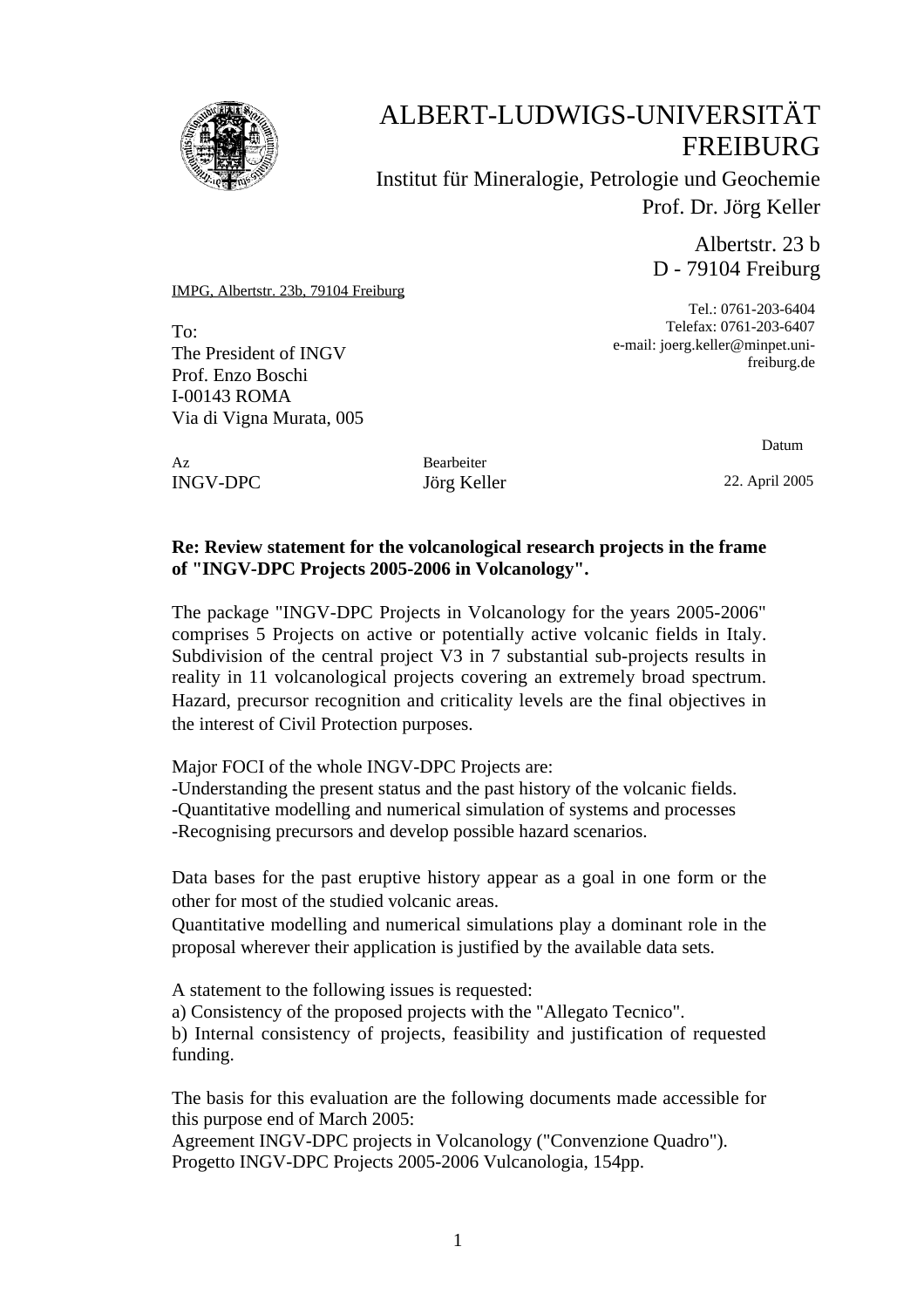Progetto INGV-DPC Projects 2005-2006 Descrizione delle UR, 595pp.

From the documents it becomes evident that, starting with the Convenzionequadro DPC-INGV and a general call for proposals, a process of extensive exchange, discussion and co-ordination of a great number of proposals has structured the voluminous proposal package into about 160 research groups (URs). This re-iterative and obviously very professionally co-ordinated process has led to a two-year plan that can be called exemplary in volcanology. The number of institutions and of researchers (953!) involved underlines the importance and priority that volcanology has in Italy.

The projects cover extensively the hazard relative aspects of the Italian active volcanic areas. The whole project proposal involves a great majority of all research groups in Italian institutions in the field of volcanology. This endeavour integrates different disciplines in a multidisciplinary effort to understand the volcanic processes threatening the population. It thus reflects the high standard of the national volcanological research. In addition collaboration with foreign experts and institutions enlarges the approach where necessary or desirable. A roughly estimated number of 50 non-Italian institutions co-operate.

The present INGV-DPC Project is particularly strong in the clear definition of expected research products, the "Deliverables" of the proposal. Thus, the proposals define for each single project first the present state of the art and present knowledge, then the priorital objectives and goals. The description of the envisaged activities and a work plan are followed by the "List of deliverables", grouped in precisely defined Tasks and Responsibilities. In view of the complexities of approaches it seems of crucial importance to see the responsible reporters for each task clearly indicated. The responsibility for delivering the results at the end of the two-year term is clearly expressed and in the hands of the individual UR Co-ordination. It will be important that these persons can exert a certain authority upon their related sub-URs. This seems given by the obligation for a substantial progress report after one year, and before allocating funds for the second year.

The financial requests differ according to methodical needs of the single tasks. They had also their limits in the total budget available. Budget limitations must have also led to shortening, pooling and even non-consideration of proposals.

As a final result the co-ordination process has led to a high degree of reasonability of requested funding. The total financial requests are justified and seem well balanced and divided between the different voices and the funding years.

Thus, the proposal as a whole presents a convincing document of research priorities for understanding, modelling and simulation of the addressed volcanic systems with a clear focus on hazard evaluation. Accordingly, each project includes a substantial part devoted to hazard assessment and to the definition of precursor recognition and criticality levels. The foundation of hazard considerations is recognised to be in the thorough understanding of the history and evolution of the volcanic systems.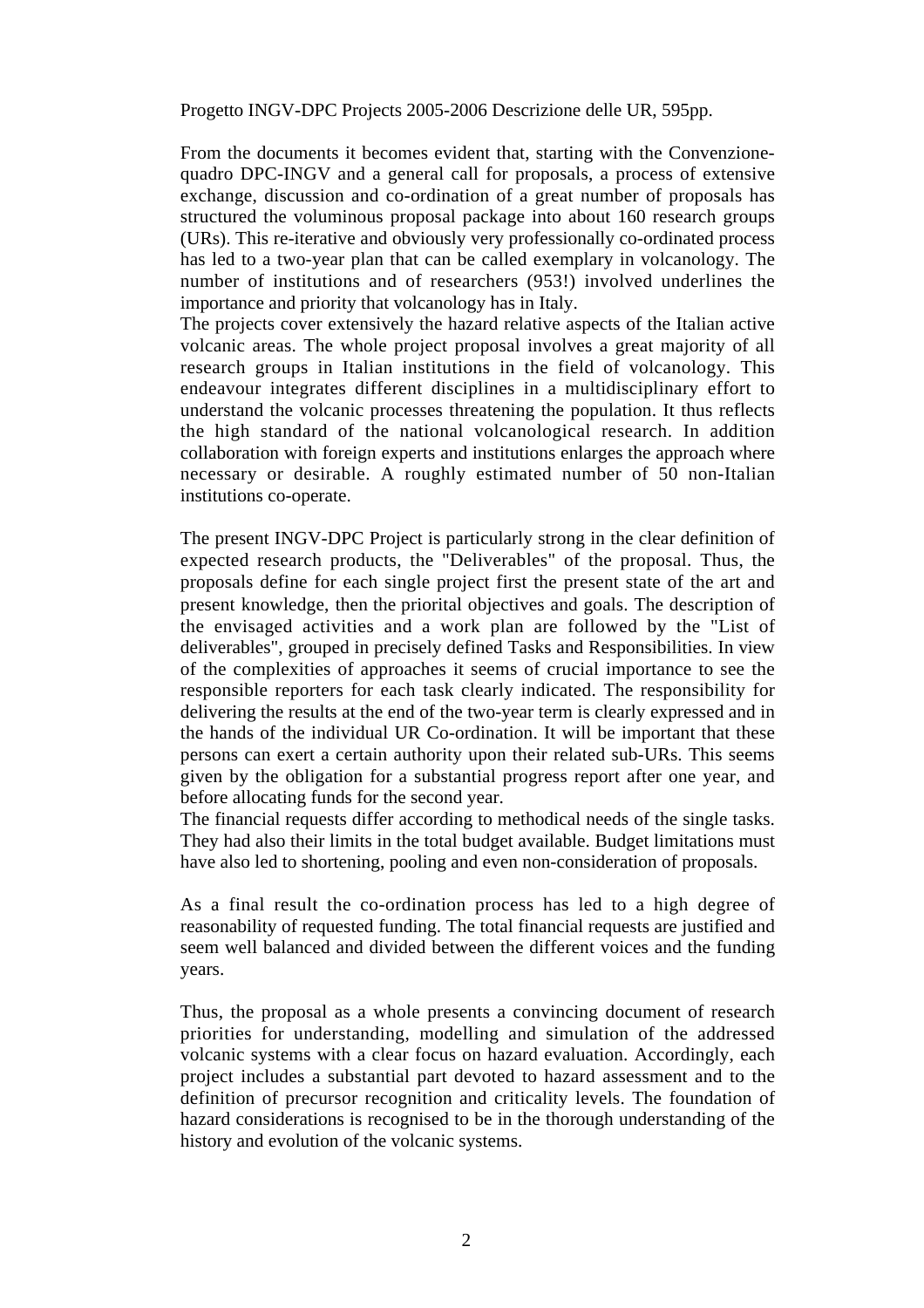## **PROJECT V1: Research activity at Stromboli**

This project V1 results from initiatives started or substantially increased as an immediate reaction to the Stromboli crisis 2002-2003. These GNV projects are well advanced and are in part close to the final reporting stage. Funding seems accorded until 2005. Main focus of 6 sub-projects is on the morphological and structural stability of the entire SdF volcanic system, the sea-wave hazard and the dynamics and evolution of the magmatic system towards the eruption of 2002-2003.

### **PROJECT V2: Monitoring and research activity at Stromboli and Panarea**

Important aspects of the project V2 are a direct continuation and extension of the ongoing GNV sub-projects at Stromboli (now under V-1).

Stromboli and Panarea are here linked through the close timing of the 2002- 2003 events and the possible structural relationship as indicated by the 2002- 2003 fracturing.

Ongoing research projects on Stromboli are complemented by new approaches that include structural analysis and modelling, SdF deformation and a detailed volcanological interpretation of Holocene eruptive behaviour.

In its second part "Panarea", Project V2 responds to the degassing and fracturing crisis 2002-2003. It also reacts to the obviously limited hazard consideration for Panarea in the past. Understanding the most recent (Holocene) volcanic events and knowledge of the fracture field and fluid circulation pattern are the main focus of the involved URs.

### **PROJECT V3: Research on active volcanoes, precursors, scenarios, hazard and risk**

V3 is subdivided into 7 sub-projects that comprise all volcanic fields of Italy considered of immediate hazard relevance. These are:

V3-1 Colli Albani CA V3-2 Campi Flegrei CF V3-3 Ischia ISC V3-4 Vesuvio SV V3-5 Vulcano VULC V3-6 Etna ET V3-7 Pantelleria PANT

Grouping all seven Research projects on active volcanoes as sub-projects under the one heading *"active volcanoes, precursors, scenarios, hazard"* underlines the focus of the convention.

All volcanoes of the project groups V3-2 to V3-6 (on CF, ISC, SV, VULC and ET) are particularly notorious as dangerous volcanoes. The Tasks can build upon intense research of the foregoing years. Integrating present knowledge with the new results the two-year project term will definitely lead to a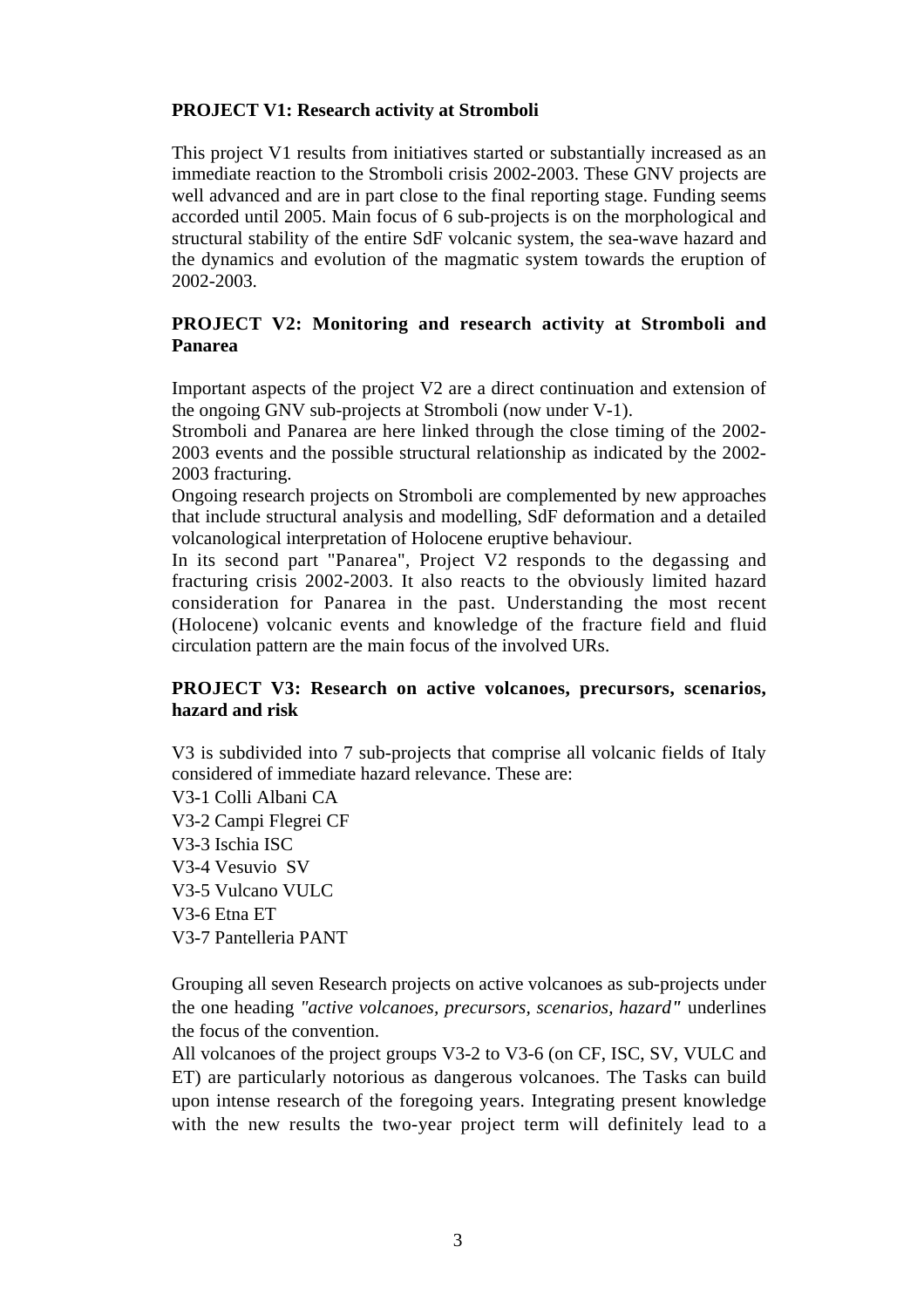substantial increase in our understanding of these volcanic systems. It can therefore be envisaged that the goals for all sub-projects can be achieved.

V3-1 Colli Albani and V3-7 Pantelleria are here added to the list of active fields to be considered in the hazard context. Given the recent manifestations and the possibly very young volcanic activity this is definitely justified. Pantelleria stands also for a broader area of the Canale di Sicilia. Base line and background data for the seismic and geothermal manifestations in these V3-1 and V3-7 areas are necessary and needed for assessing their potential hazards. In relation with these two areas, but of general importance for all recent volcanoes, is the dating of young volcanic rocks. This is mentioned here because I feel (but might be completely wrong) that the possibilities in Italy are inadequate in this moment compared with the level of the international top laboratories . For the hazard evaluation in potentially active fields, precise dating with the most advanced radiometric techniques (AMS C-14, but in particular Ar-Ar of *very young* volcanic rocks, LA Laser Ablation Ar-Ar, single-crystal LA Ar-Ar) is of foremost importance. This need has been recognised by several URs (e.g. V2, V3-1, V-3-3, V3-4) and co-operation with leading geochronology labs (Gif-sur-Yvette, Amsterdam, Berkeley?) is proposed. This can only be encouraged and supported.

#### **PROJECT V4: Conception, verification, and application of innovative techniques to study active volcanoes**

The general title of this project opens a wide field. Essential aspects of this project concentrate on the development of new approaches in the fields of quantitative probability models, high resolution imaging of the volcanic system and development of a real-time connection of seismic and thermal signals. 14 URs co-operate to achieve the well-defined deliverables of the 3 tasks.

#### **PROJECT V5: Research on the diffuse degassing in Italy**

Research on diffuse degassing in volcanic and non-volcanic areas of Italy has received world-wide recognition and reputation. With this splendid backing on previous and ongoing research of different groups the tasks of V5, in particular the data acquisition for an Italian catalogue of gas emissions and a detailed assessment of CO2 vulnerability and hazard scenarios, will represent an important result of V5.

In the summary of the above, it can be said that Italian volcanology presents with this "**INGV-DPC Projects 2005-2006 in Volcanology"** an impressive document of research potential and research activity. A promising work-plan for volcanological research is in its comprehensive aspects calibrated against the needs of the volcanic hazard evaluation posed by the active volcanoes of the territory.